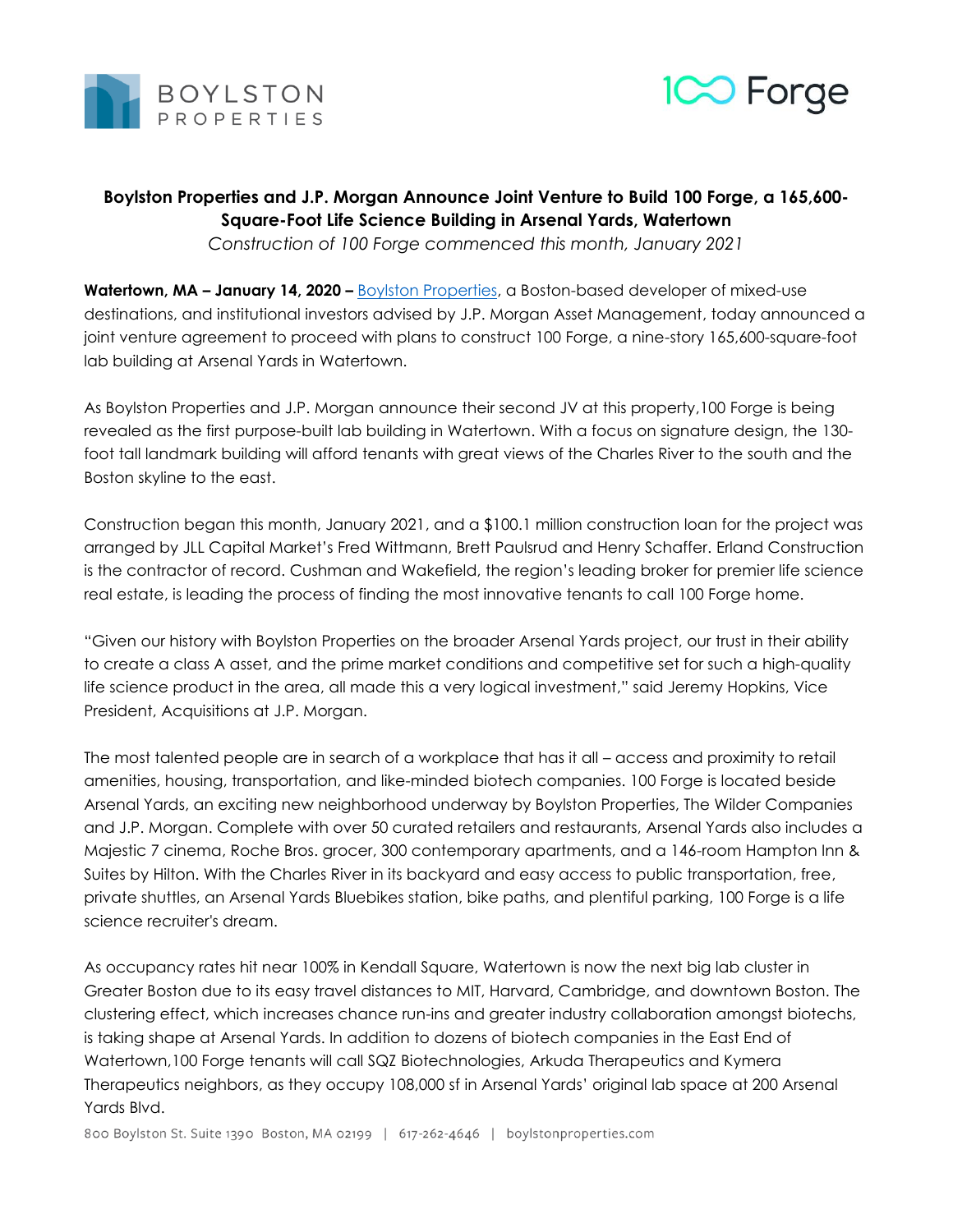



"From our development of the LINX lab building across the street at 490 Arsenal Way, to our recent conversion of one of our historic Arsenal buildings into beautiful state of the art lab facilities at Arsenal Yards, we have always been big believers in Watertown's potential to be an incredible destination for the growing number of biotech companies in the area," said Mark Deschenes, principal at Boylston Properties. "We are thrilled to have J.P. Morgan, as a premier institutional investor, partner with us again on 100 Forge, which we believe will be the pinnacle of Arsenal Yards and Watertown, both in its beautiful design, attractive floor layouts, and as the number one destination for the most innovative biotech companies in Greater Boston."

Further building upon the future biotech clustering effect to take place in Watertown, are the recent purchases to build or redevelop space into lab assets, including Alexandria Real Estate's \$525M purchase of Arsenal on the Charles' 29-acre campus from Athenahealth, and their joint venture purchase with National Development of the 6.3-acre Mount Auburn Club property, to name just a few.

"While generally speaking there have been some headwinds in the financing markets during the pandemic, there has been no lack of capital available for lab and life science properties," JLL Capital Market's Brett Paulsrud added. "100 Forge is a best-in-class asset located in one of the top life sciences nodes in the country. This coupled with the strength of the sponsorship and product type, generated a significant amount of lender interest for this opportunity."

Construction of Arsenal Yards is expected to be complete in late 2021, with 100 Forge following close behind in the summer of 2022.

## **About 100 Forge**

100 Forge is a new purpose-built, 9-story, 165,600 SF lab building designed by Ayers Saint Gross, a leading architectural firm with an extensive practice in life science and urban campus development projects. Located in the heart of Arsenal Yards, employees will have immediate access to its over 50 retailers and restaurants. 100 Forge is a place where science comes to life and people love to work. Please visit<https://www.arsenalyards.com/office/> and contact Duncan Gratton of Cushman and Wakefield for more information at this time.

## **About Boylston Properties**

Boylston Properties is a Boston-based real estate developer of mixed-use places including retail, residential, hotel, corporate, and life science lab buildings. With four decades of experience and a contemporary vision, their distinctive projects have become part of Greater Boston's new urban landscape. For more information, please visit [www.boylstonproperties.com.](http://www.boylstonproperties.com/)

## **About J.P. Morgan Global Alternatives**

J.P. Morgan Global Alternatives is the alternative investment arm of J.P. Morgan Asset Management. With more than 50 years as an alternatives investment manager, \$150 billion in assets under 800 Boylston St. Suite 1390 Boston, MA 02199 | 617-262-4646 | boylstonproperties.com